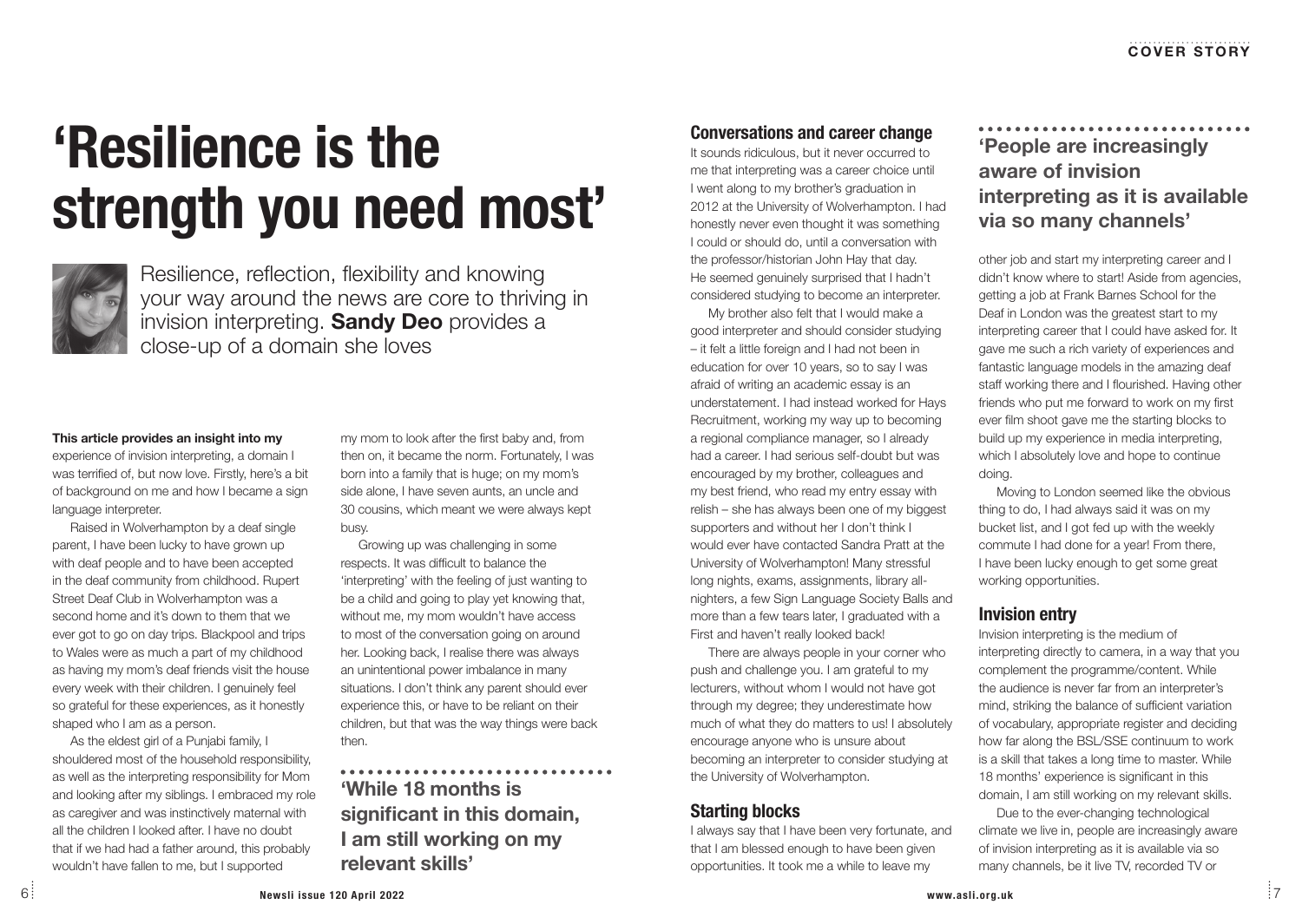social media platforms, thanks to the increasing desire across organisations to make content accessible. Platforms like BBC iPlayer didn't exist 10 years ago, and now there is a whole 'Signed' catalogue of programmes. More services should follow suit.

There seems to be a lot more willingness, particularly at the moment, to finally understand what people actually want and need, rather than providing a one-size-fits-all service. Requests from the deaf community appear to be increasingly considered. There is a long way to go, but the fact that the conversation is even on the table is fantastic.

Like a lot of children, I had always watched programmes such as See Hear, and I saw invision as something I wanted to do, even if it was just once and I was terrible – either that or be a kids' TV presenter! I always wanted to try it and thought it would be one of the biggest professional challenges I could face. On some level, it has also always bothered me that deaf people have to rely on often incorrect subtitles to grasp the news and current affairs, and I've lost count of the times I have had to re-explain a news item because it just didn't make sense in written English. For this reason, I always wanted to help provide a service that meant BSL users get the news in their first language and, as such, have some semblance of equitable access compared to their hearing peers.

My interpreting career so far has spanned six years (I'm still not quite sure how that has happened) and, after much procrastination, I qualified in 2019. Although I wanted to do invision next, I wasn't sure how to get into the field or who to speak to and I was enjoying my time working with the first deaf actors to be cast in great roles at the RSC.

Many of the opportunities I have been fortunate enough to gain have often come out of great working relationships with colleagues and

## **'I always wanted to help provide a service that meant BSL users get the news in their first language'**

peers, and my introduction to invision has been no exception. While working with the legendary Rob Skinner for the first time at the RSC, all I could think about was how many times at university our lecturers had sung his praises – I was more than intimidated! Working together was great and it was Rob who asked me whether I would be interested in joining the Red Bee news team and recommended me. Red Bee provides access to live and pre-recorded content for big broadcasters such as the BBC and Channel 4. It has been 18 months since I started there and the team continues to grow.

Invision interpreting was intimidating at first; I desperately wanted to get it right, but I was also aware of being the only Indian – something I'm used to, but at the same time, I didn't want to be a tokenistic addition. I was encouraged when other ethnic minority interpreters started coming in for their assessments, as it no longer felt like I was the only one. It was even better when deaf presenters of ethnic minority backgrounds joined the team, as it felt more representative of the community we all inhabit, although there is still not enough visibility.

### **Finding your feet**

There is an inherent fear of invision interpreting in the interpreting profession, and there needn't be. While it is an intense, pressured environment, once you get to grips with the programme formats and become comfortable in front of a camera, you are just doing what you do every day. The level of exposure is terrifying initially and the attention and interest you receive is unnerving at times, but again once you become comfortable, you use your resilience and remember all your interpreting training which will stand you in good stead.

Aside from learning on the job, there isn't any formal training which I think would be great, if developed, as it would help to pave the way for aspiring invision interpreters. I may try and put something together!

Initially, when I joined Red Bee Media's invision team, I was given pre-recorded programmes to start building up the correct skillset in order to attempt the news. I started with children's CBeebies programmes, which I absolutely loved (I'm a big kid at heart) and then, as I built up my stamina and ability, I was able to take on lengthier programmes.

Four months on, I started to interpret the news, PMQs on Wednesdays and occasionally Covid briefings/statements as required. I absolutely love interpreting documentaries and programmes like Panorama and Question Time, as I find a lot of their content fascinating, as well as architectural programmes such as Grand Designs. Working in the TV invision industry has meant I've become much more aware of the breadth of programmes out there.

### **'The landscape is changing'**

The news team has predominantly comprised male interpreters for some time, and it has been nice to see more women join the team. We would benefit from more diversity though.

**'More people from diverse backgrounds need to be willing to face the fear of the challenge that is invision'**

Although recruitment is ongoing and the doors are open, more people from diverse backgrounds need to be willing to face the fear of the challenge that is invision. The support is there if you come forward. While it may have taken some time, we are now starting to see appropriate interpreters interpret appropriate jobs. While I don't believe that the colour of your skin automatically means you are appropriate for a job, I am happy that it is starting to be considered along with other factors such as experience and skillset.

I have completed invision work for Asian-themed theatre projects, educational programmes and other clients, all of which is very telling. The landscape is changing. The very fact that there are more and more deaf actors in mainstream theatre and TV programmes and a deaf contestant on *Strictly* is testament to this change and perhaps also proves that broadcasters and industry giants are finally starting to realise that providing access for access' sake doesn't work and isn't a great model to work to. Conversations are slowly but surely being directed to deaf people in the relevant industries. It's about time.

#### **Resilience and reflection**

It may sound like a cliché, but I would honestly say resilience is the strength you need the most in this field. You must also be willing and able to reflect upon your skills, what you have produced that day and really assess whether it was good enough. As a profession, we are already too critical of ourselves, but for invision, I believe it is necessary – it's the only way you will become better at what you do. The level of exposure you experience and responsibility you have as a news interpreter makes reflection vital. We are providing a service and as such it should be of the highest quality. Watching myself back and asking deaf friends and family for feedback